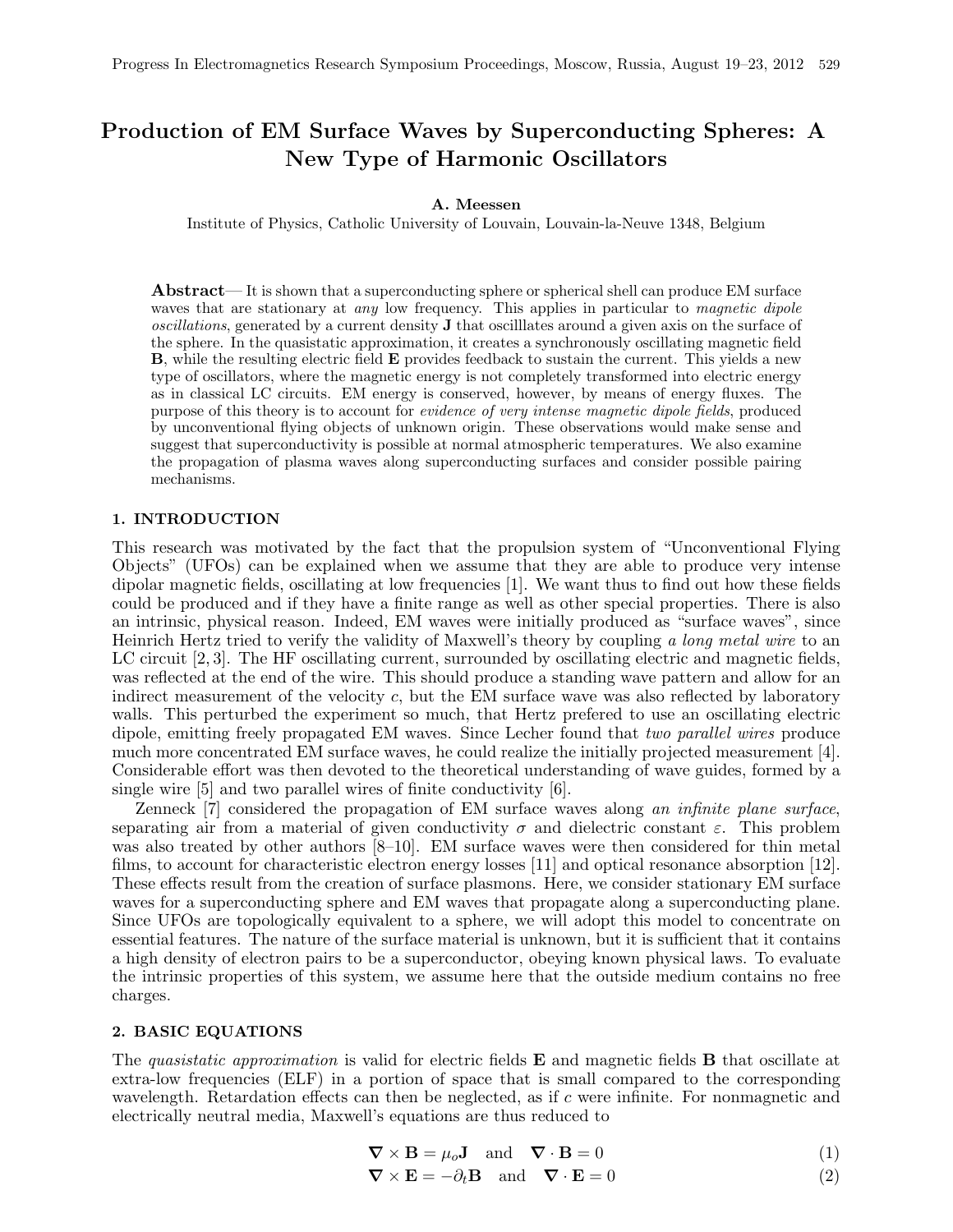**J** is the current density, acting as a source. We can also use the vector potential **A**, since

$$
\mathbf{B} = \nabla \times \mathbf{A} \quad \text{and} \quad \mathbf{E} = -\partial_t \mathbf{A} \tag{3}
$$

$$
\Delta \mathbf{A} = -\mu_o \mathbf{J} \quad \text{and} \quad \nabla \cdot \mathbf{A} = 0 \tag{4}
$$

We will solve these equations *inside and outside a superconducting sphere* or spherical shell of radius R. The outside medium is unionized air, where the current density  $J = 0$ , but the superconducting material contains *free electron pairs* (of mass  $2 m$  and charge  $-2e$ ). Being bosons, they remain in their ground state of momentum  $p = 2(mv - eA) = 0$ . When *n* is the density of electrons in the superconducting state, the current density  $\mathbf{J} = -e n \mathbf{v}$ , since there are  $n/2$  electron pairs of charge 2e. Thus,

$$
\mu_o \mathbf{J} = -\alpha^2 \mathbf{A} \quad \text{where} \quad \alpha^2 = \mu_o n e^2 / m = \mu_o s \tag{5}
$$

Combining  $(5)$  with  $(4)$ , we get two equations for **A** alone:

$$
\Delta \mathbf{A} = \alpha^2 \mathbf{A} \quad \text{with} \quad \nabla \cdot \mathbf{A} = 0 \tag{6}
$$

They are valid outside and inside the sphere, where  $\alpha$  is either zero or very great. This parameter is essential for the current density  $J$ , which is not only the source of  $E$  and  $B$ , but depends also itself on these fields. However, Ohm's law is not valid anymore inside a superconductor. It has to be replaced by the London equations

$$
\partial_t \mathbf{J} = s\mathbf{E} \quad \text{and} \quad \nabla \times \mathbf{J} = -s\mathbf{B} \tag{7}
$$

Since electron pairs cannot leave the state  $p = 0$ , their equation of motion would be  $2m\partial_t v =$  $-2e\mathbf{E}$  when  $\mathbf{B} = 0$ . The second Equation (7) accounts for the Meissner effect and the finite penetration depth of magnetic fields inside superconductors. We are actually considering a macroscopic quantum state with a rather stable wavefunction.

# 3. MAGNETIC DIPOLE OSCILLATION

Now, we solve Equation (6) to determine the vector potential  $\bf{A}$  and the resulting fields  $\bf{E}$  and **B** when the current density **J** is oscillating at frequency  $\omega$  on the surface of the superconducting sphere around a given z-axis. Using spherical coordinates  $(r, \theta, \varphi)$ , we set

$$
\mathbf{J} = (0, 0, J) \cos \omega t \quad \text{and} \quad \mathbf{A} = (0, 0, A) \cos \omega t \tag{8}
$$

Because of (5),  $\mu_o J = -\alpha^2 A$ . The second Equation (6) requires that  $A = A(r, \theta)$  and (3) yields

$$
\mathbf{E} = \omega(0, 0, A) \sin \omega t \quad \text{and} \quad \mathbf{B} = (B_r, B_\theta, 0) \cos \omega t \tag{9}
$$

with

$$
rB_r = \frac{1}{\sin \theta} \partial_\theta (\sin \theta A) \quad \text{and} \quad rB_\theta = -\partial_r (rA) \tag{10}
$$

At the poles,  $J = A = 0$ . The simplest solution of the first Equation (6) corresponds thus to

$$
A = \frac{u(r)}{r} \sin \theta \quad \text{where} \quad u'' - \frac{2}{r^2} u = \alpha^2 u
$$

Outside the sphere,  $\alpha = 0$ , so that  $u(r)$  decreases like  $1/r$  for increasing distances from the center of the sphere. Inside the sphere, we could use Bessel functions for  $u(r)$ , but it is sufficient to consider an exponential decrease towards the inside of the sphere (for  $r \approx R$  and  $\alpha R \gg 1$ ). Distinguishing solutions outside and inside the sphere by subscripts + (when  $r > R$ ) and – (when  $r < R$ , we get

$$
A^{+} = \frac{M}{r^{2}} \sin \theta \quad \text{and} \quad A^{-} = \frac{M}{R r} e^{\alpha(r - R)} \sin \theta \tag{11}
$$

This accounts for the continuity of the tangential component of  $\mathbf{E}$ , defined by (9). Because of (10), the components of the magnetic field B are

$$
B_r = \frac{2u(r)}{r^2} \cos \theta \quad \text{and} \quad B_\theta = \frac{-u'(r)}{r} \sin \theta
$$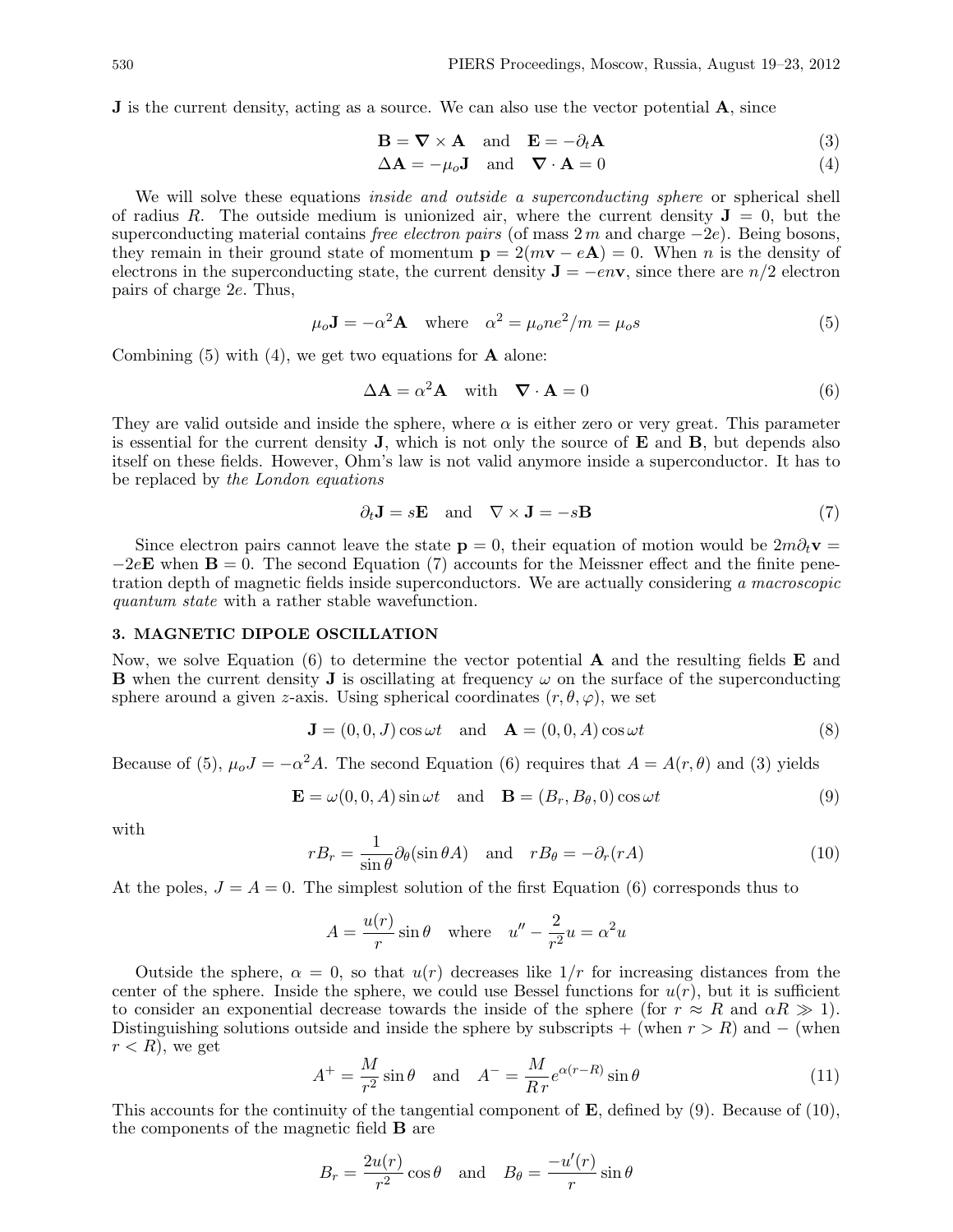Progress In Electromagnetics Research Symposium Proceedings, Moscow, Russia, August 19–23, 2012 531

Thus,

$$
B_r^+ = \frac{2M}{r^3} \cos \theta \quad \text{while} \quad B_r^- = \frac{2M}{R r^2} e^{\alpha(r-R)} \cos \theta \tag{12}
$$

$$
B_{\theta}^{+} = \frac{M}{r^3} \sin \theta \quad \text{while} \quad B_{\theta}^{-} = \frac{-\alpha M}{R r} e^{\alpha(r - R)} \sin \theta \tag{13}
$$

Outside the sphere, we get a perfect magnetic dipole field, but inside the superconducting sphere, the fields **E** and **B** decrease very rapidly, since the penetration depth  $1/\alpha$  is small compared to R. The radial component of **B** is continuous at the surface, but the tangential component is not. This requires a surface current density  $\mathbf{J}_s = (0, 0, J_s) \cos \omega t$ , where

$$
\mu_o J_s = B_\theta^+ - B_\theta^- = \alpha \frac{M}{R^2} \sin \theta \qquad \text{(for } \alpha R \gg 1\text{)}
$$
 (14)

Inside the sphere, the volume current density (8) is also parallel to the surface, but has the opposite sign and for  $r = R$ , its magnitude is  $\alpha$  times greater than (14). The quasi-infinite surface current density  $J_s$  accounts for the Meissner effect or perfect diamagnetism. We could also consider other multipole oscillations, but magnetic dipole oscillations are sufficient to become aware of remakable facts.

## 4. ENERGY CONSERVATION AT ANY LOW FREQUENCY

LC circuits are based on a complete conversion of magnetic energy into electric energy and viceversa. These energies are respectively associated with the magnetic field B near the current carrying coil and the electric field E inside the charged condensor. However, there are no condensors that could prevent breakdown for extremely intense electric fields, while EM surface waves around a spherical superconductor yield non segregated electric and magnetic fields. Moreover, there is no eigenfrequency as for LC circuits. Any low frequency  $\omega$  is possible and it is not necessary to convert the whole magnetic energy into electric energy, although we have to consider work done by the electric field E. Since it acts on electron pairs inside the superconductor, the dissipated power per unit volume is

$$
P = \mathbf{J} \cdot \mathbf{E} = JE \sin \omega t \cos \omega t
$$

It varies like sin  $2\omega t$ , but (1) and (2) lead to a special form of Poynting's theorem in the quasistatic approximation:

$$
P = -\nabla \cdot \mathbf{S} - \partial_t U
$$
 where  $\mathbf{S} = (\mathbf{E} \times \mathbf{B})/\mu_o$  and  $U = B^2/2\mu_o$ 

**S** defines the energy flux, which varies also like  $\sin 2\omega t$ . The magnetic energy density U varies like  $\cos^2 \omega t$ , but its time derivative is proportional to  $\sin 2\omega t$ . For radiation in free space, we would have to consider also the electric energy  $\varepsilon_o E^2/2$ , where  $\varepsilon_o = 1/\mu_0 c^2$ , which is negligible when c is quasi-infinite and there are no static charges. With the previous notations, energy conservation would thus require that

$$
\mu_o J E = -\frac{1}{r^2} \partial_r (r^2 E B_\theta) + \frac{1}{r \sin \theta} \partial_\theta (\sin \theta E B_\theta) - \omega (B_r^2 + B_\theta^2)
$$

Setting  $J = j(r) \sin \theta$ ,  $B_r = F(r) \cos \theta$ ,  $B_r = G(r) \sin \theta$  and  $E = H(r) \cos \theta$ , where j, F, G and H are defined by  $(8)$ ,  $(9)$ ,  $(11)$ ,  $(12)$ ,  $(13)$  and  $(14)$ , the energy conservation would be insured if

$$
\mu_0 jH = -\frac{1}{r^2} \partial_r (r^2 HG) + \frac{3}{r} HF + \omega (F^2 - G^2) \quad \text{and} \quad \frac{2}{r} HF = \omega F^2
$$

This is easily verified outside the superconductor, where  $j = 0$ , but is also true inside the superconductor, where all these functions are exponentially decreasing towards the center of the sphere, with  $\alpha R \gg 1$ . To account for the surface current density  $J_s$  we enclose an element of unit surface at the interface between two infinitely close parallel surfaces. Inside this layer, the dissipated power is  $P_s = J_s E$ , while the magnetic energy is zero. However, the energy flux **S** has a discontinuous radial component:

$$
S_r^{\pm}=-\frac{1}{\mu_o}EB_\theta^{\pm}\quad\text{so that}\quad J_sE=-(S_r^+-S_r^-)
$$

This is equivalent to the definition (14) of  $J_s$ . The total energy is always and everywhere perfectly conserved, but not only because of the absence of resistive and radiative energy losses. It is also due to the quasistatic approximation, allowing for energy fluxes.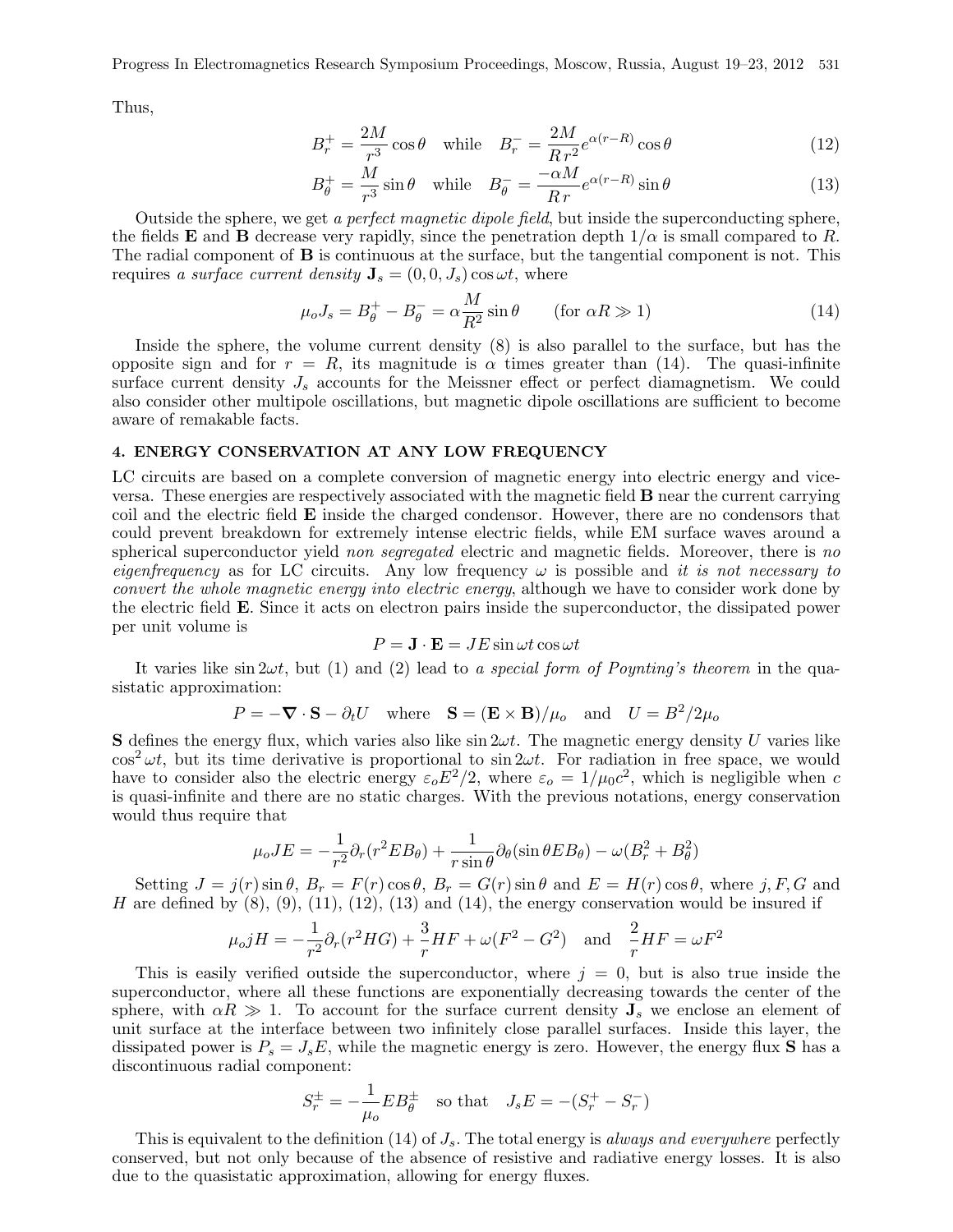## 5. PROPAGATION OF SURFACE PLASMA WAVES

For a more complete exploration of this matter, we consider also EM waves that are propagating along the surface of a superconductor. Even a small portion of a large spherical surface can be treated like a plane, when the wavelength is small compared to the radius of this sphere. Using Cartesian coordinates, where the x-axis is normal to this surface, situated at  $x = 0$ , we consider an EM wave that propagates along the y-axis:

$$
\mathbf{A} = (A_x, A_x, 0)e^{i(ky - \omega t)} \quad \text{and} \quad \mathbf{B} = (0, 0, B)e^{i(ky - \omega t)}
$$

while  $J = -sA$  and  $E = i\omega A$ . The divergence and the curl of A yield

$$
\partial_x A_x + ikA_y = 0
$$
 and  $B = \partial_x A_y - ikA_x$ 

We set  $A_x = a^{\pm}u^{\pm}(x)$ ,  $A_y = au^{\pm}(x)$  and  $B = b^{\pm}u^{\pm}(x)$ , where the  $+$  and  $-$  signs do correspond to  $x > 0$  and to  $x < 0$  (outside and inside the superconductor). This accounts for the fact that the tangential component of E has to be continuous, while the amplitude of the oscillations decreases exponentially towards the inside and the outside of the superconducting material:  $u^-(x) = e^{\beta x}$  and  $u^{\dagger}(x) = e^{-\gamma x}$ , where

$$
\gamma a^{+} = -\beta a^{-} = ika
$$
,  $\gamma b^{+} = (k^{2} - \gamma^{2})a$  and  $-\beta b^{-} = (k^{2} - \beta^{2})a$ 

The purely tangential magnetic field is continuous, when  $k^2 = \beta \gamma$  and  $b^{\pm} = (\beta - \gamma)a$ . No surface current density is required, but the first Equation (6) becomes  $\Delta \mathbf{A} - \partial_{ct}^2 \mathbf{A} = \alpha^2 \mathbf{A}$ . This yields the dispersion relation  $(\omega/c)^2 = k^2 - \gamma^2$  and  $\beta^2 = \alpha^2 - \gamma^2$ . We can set  $\tilde{\gamma} \approx 0$ ,  $\beta \approx \alpha$  and  $\omega \approx ck$ . The surface wave is thus nearly propagating at the velocity c and extending far outside the superconductor  $(a^- \approx 0)$ , but the normal component of the electric field is discontinuous at the interface. This yields oscillating surface charge densities, characteristic of surface plasma waves.

#### 6. THE PAIRING MECHANISM

Production of low frequency stationary EM surface waves should be verifiable by means of low temperature superconductors. However, this theory applies also to Unconventional Flying Objects of unknown origin, since there is evidence that they produce very intense magnetic fields, oscillating at extra-low frequencies [13]. These facts seem to imply that superconductivity is possible at atmospheric temperature and even higher ones. That would be of tremendous theoretical and practical importance, but requires the existence of a yet unknown mechanism, gluing two electrons together with a pairing energy  $\Delta \approx kT_c$ , where  $T_c$  is the higher transition temperature.

Any electron repels other electrons and attracts positive ion cores inside a solid. We know that this leads to Debye-Hückel screening, but other processes are also possible. Since ionic motions are slow, they create a wake of positive charge that can attract another electron. This was the basic idea of the BCS theory, where electron pairing was attributed to an exchange of virtual phonons. That accounts for conventional low-temperature superconductivity, but not for high- $T_c$  superconductivity (HTS), where the transition temperature  $T_c$  is of the order of 100 K. Even 20 years after its discovery, one could say that "the physics behind this strange state of matter remains a mystery" [14]. Many ideas were proposed and experiments yielded so many surprizing results that "we can expect the unexpected" [15]. This justifies even the search for normal temperature superconductivity.

To elucidate the pairing mechanism for HTS, Dal Conte et al. measured the relaxation times in one type of cuprate superconductors for very short pulses of optical excitation [16]. They concluded that electron-phonon interactions contribute much less to the "glue" than collective electronic excitations, such as spin fluctuations for instance. Gademaier et al. [17] performed similar measurements for pnictides, cuprates and bismuthates, but they concluded that their  $T_c$  depends mainly on the strength of electron-phonon interactions. They added even that the experimental results are only consistent with bipolaronic pairing. A polaron is an electron that is accompanied by mobile lattice distorsions, corresponding to a cloud of virtual phonons. Optical phonons have higher energies than acoustic phonons and allow for the formation of small "bipolarons" [18], where two electrons are bound to one another by means of local polarization waves. Today, the theory of superconducting bipolarons is well developed [19, 20]. Although it is quite complex, the basic ideas can be explained in terms a simple model [21]. These ideas were also illustrated by the impotance of the large polarizability of As anions in Fe-based superconductors [22], involving bound electrons.